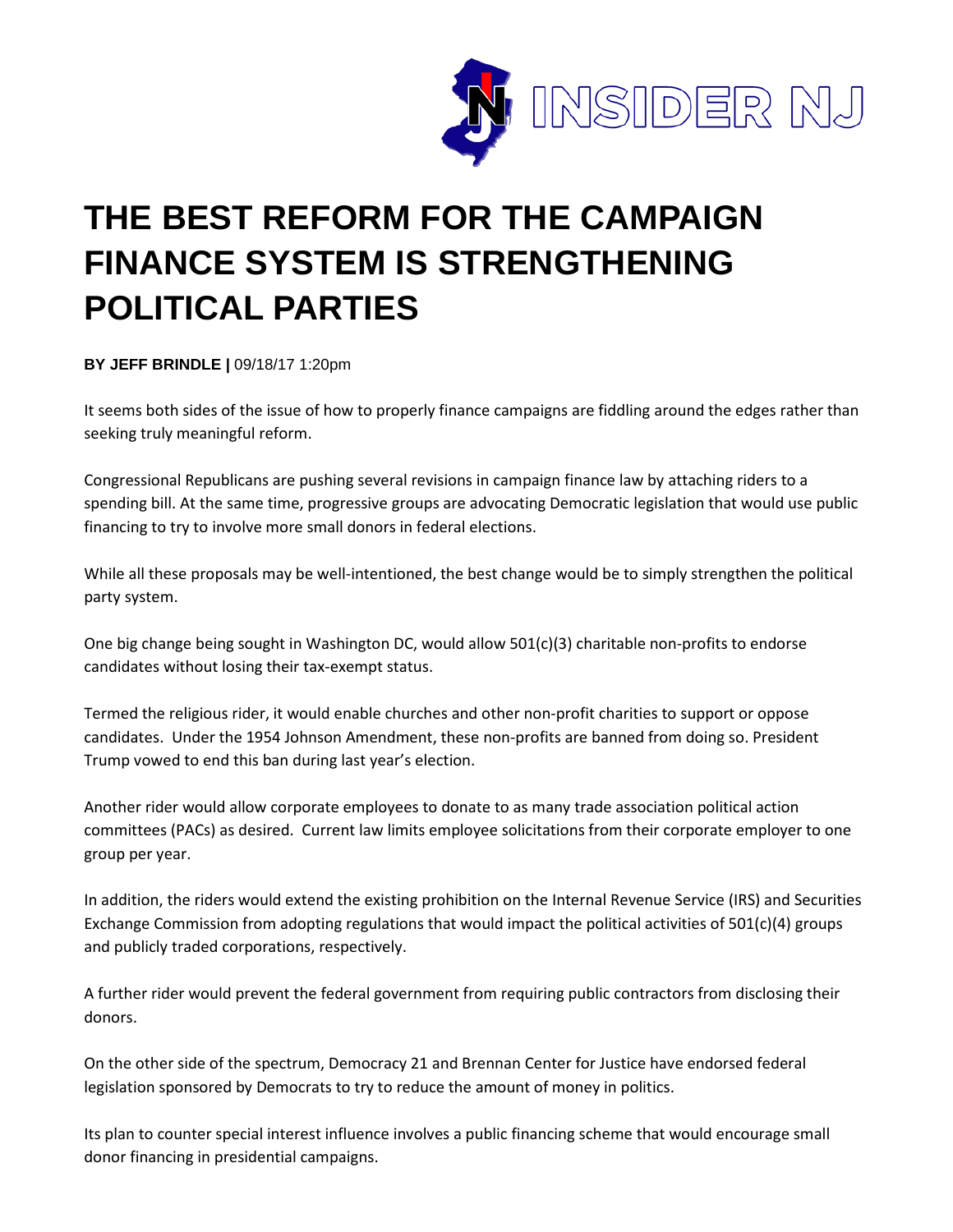Drawing directly from a long-time public financing program in New York City, the plan would provide \$6 in public funds for each \$1 in private funds up to \$250. So \$250 in private contributions would provide the candidate with \$1,500 in public funds- a total of \$1,750 per election.

Candidates would be allowed to accept more than \$250 in private contributions but the additional money would not be matched. They could raise a total of just \$1,000 per election from private sources. Non-participants in the voluntary program could continue to accept checks up to the current federal limit on private contributions, which is \$2,700 per election.

According to the Center, its plan would "magnify the role of average voters in an election."

Minus a debate on the merits of one approach or the other, both have in common one unfortunate consequence – they would likely further expand the influence of independent special interest groups in the electoral process.

Independent groups, many of which operate anonymously, tend to run more negative ads than candidates. More spending by independent groups likely means more attack ads and more secret spending.

Each one of the proposed federal riders would greatly increase the already outsized spending by special interest groups in the process. None would enhance disclosure. In fact, the provision allowing charitable groups to take part in campaigns would lead to even more secret money in politics since charities do not disclose their donors.

The Democratic proposal, on the other hand, would indirectly incentivize independent special interest organizations to increase their participation in the campaigns to help offset the contribution limits imposed by the new program.

While seeking to accomplish the unachievable goal of reducing money in politics, it would increase the amount of money in politics by prompting more independent spending.

The best path to reform is to redirect the flow of money away from independent groups back to political parties and candidates, which are more accountable and operate more transparently.

That can be done through changes in the law.

The growth in independent spending began in earnest as the result of the Bipartisan Campaign Reform Act (BCRA) in 2002, otherwise known as McCain/Feingold. By ending unlimited "soft money" contributions to national political parties, McCain/Feingold redirected the flow of money toward independent groups.

This trend was then facilitated by Citizens United v. FEC ruling in 2010.

By changing the law and again permitting national parties to accept unlimited soft money- or at least letting them accept much larger "hard money" contributions- the spicket would tighten on independent groups.

Raising the limit on federal accounts at the state party level would help as well as allowing parties to coordinate with their candidates. All of these measures would greatly offset the growing influence of independent groups and bring more accountability to the process.